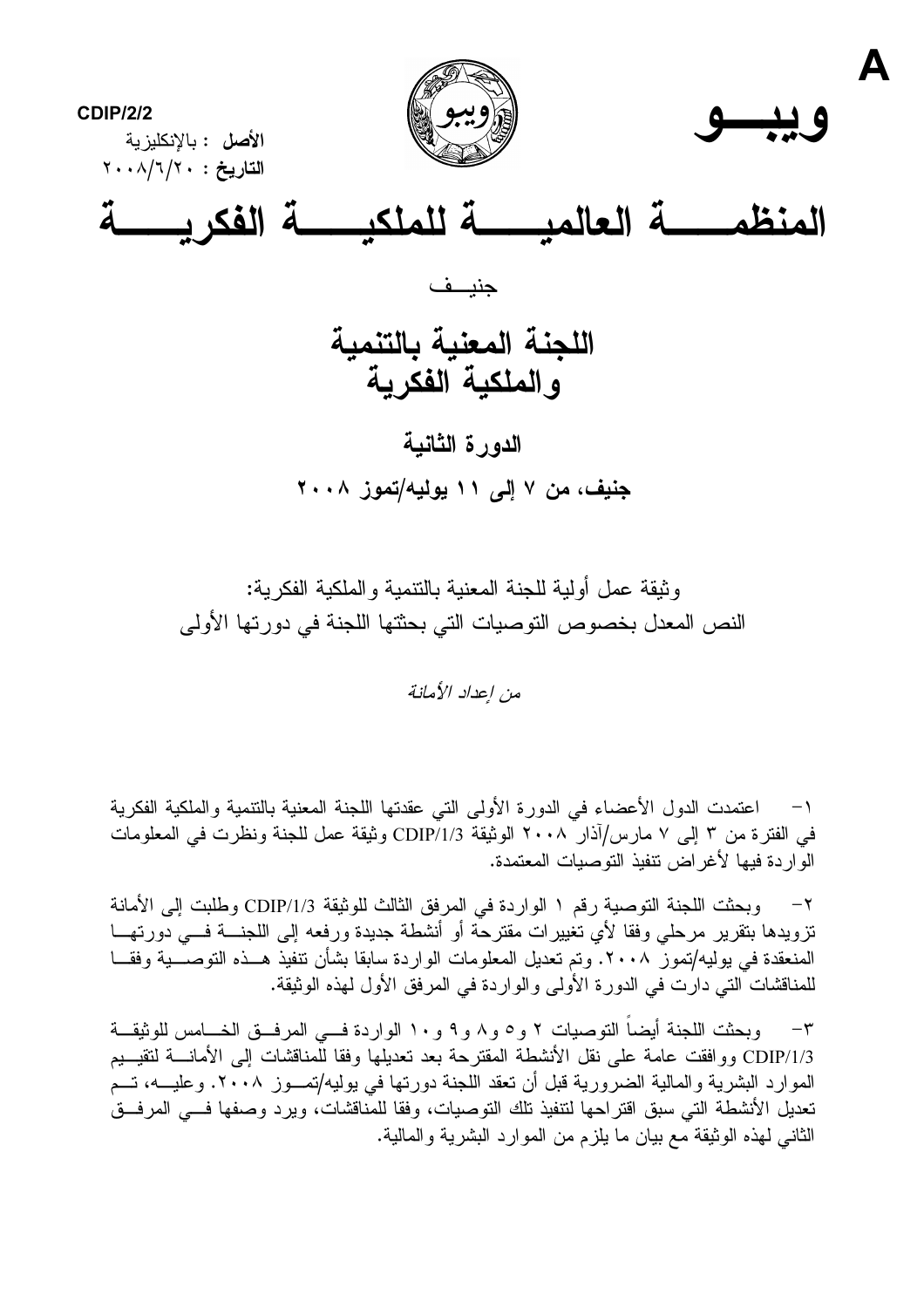وقد عمدنا إلى بيان الموارد البشرية والمالية الضرورية للسنة الواحدة ما لم يذكر خلاف ذلــك. وفـــي الختام، تجدر الإشارة إلى أن الموارد البشرية والمالية الضرورية المبيّنة لتنفيذ تلك التوصيات ولا سيمًا التوصية المعتمدة برقم ١٠، ستستخدم لتتفيذ بعض التوصيات المعتمدة الأخرى.

٤- - إن اللجنة مدعوة إلى الإحاطة علماً بمــضمون هذه الوثيقة.

[يلمي ذلك المرفق الأول]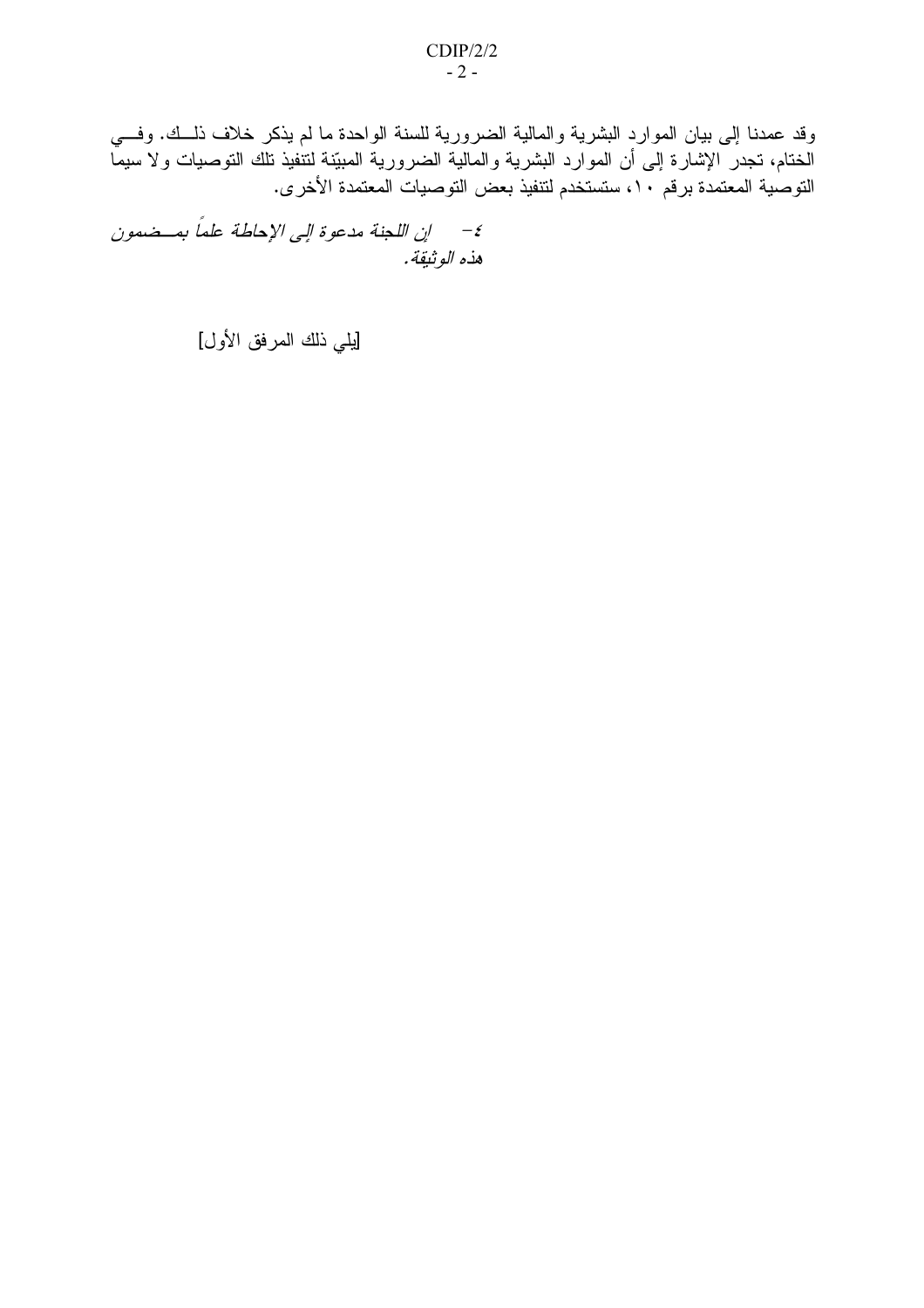#### $CDIP/2/2$

#### **ANNEX I**

## المرفق الأول

## جدول أعمال الويبو بشأن التنمية

## التقرير التمهيدي لتنفيذ ١٩ توصية معتمدة'')

| معلومات عن الأنشطة الرامية إلىي تنفيذ الاقتراح                                                                                                                                                                                                                                                                                                                                                                                                                                                                                                                                                                                                                                                                                                                                                                                                                                                                                                                                                                                                                                                                                                                                                                                                                                                                                                                                                                                                                                                                                                        | الفئة ألف:                                                                                                                                                                                                                                                                                                                                                                                                                                                                                 | رقم  |
|-------------------------------------------------------------------------------------------------------------------------------------------------------------------------------------------------------------------------------------------------------------------------------------------------------------------------------------------------------------------------------------------------------------------------------------------------------------------------------------------------------------------------------------------------------------------------------------------------------------------------------------------------------------------------------------------------------------------------------------------------------------------------------------------------------------------------------------------------------------------------------------------------------------------------------------------------------------------------------------------------------------------------------------------------------------------------------------------------------------------------------------------------------------------------------------------------------------------------------------------------------------------------------------------------------------------------------------------------------------------------------------------------------------------------------------------------------------------------------------------------------------------------------------------------------|--------------------------------------------------------------------------------------------------------------------------------------------------------------------------------------------------------------------------------------------------------------------------------------------------------------------------------------------------------------------------------------------------------------------------------------------------------------------------------------------|------|
|                                                                                                                                                                                                                                                                                                                                                                                                                                                                                                                                                                                                                                                                                                                                                                                                                                                                                                                                                                                                                                                                                                                                                                                                                                                                                                                                                                                                                                                                                                                                                       | المساعدة التقنية وتكوين الكفاءات                                                                                                                                                                                                                                                                                                                                                                                                                                                           |      |
| الاستر اتيجية العامة<br>تضطلع الويبو ببرامج وأنشطة المساعدة النقنية بطلب من الدول الأعضاء ، وتصمم هــذه البـــرامج والأنـــشطة<br>ونصاغ ونتفذ بالنشاور والنعاون الوثيقين مع البلدان المعنية من أجل استيفاء احتياجاتها الخاصــــة بمّـــا يتمـــشي<br> وأولوياتها التنموية.<br>وما انفكت الويبو نعيد نوجيه برامجها وأنشطتها عن طريق مراعاة احتياجات البلد الخاصة وأولوياته ومـــستوى<br>تنميته، بصفة دائمة وشاملة، ولا سيما الاحتياجات الخاصة للبلدان الأقل نموًا. وعملًا بوثيقة البرنامج والميزانيـــة<br>للفترة ٢٠٠٨-٢٠٠٩، يتم هذا عن طريق مساعدة البلدان على صياغة خطط واستراتيجيات وطنية التركيز فـــي<br>مجال الملكية الفكرية بعد نقييم احتياجاتها الخاصة بعناية ومراعاة المتطلبات الخاصة بالتتمية في كل بلد وإشراك<br>جميع أصـحاب المصـالـح. وسوف يعاد النظر في نقييم الاحتياجات ومطـالب البلدان مـع البلد وتـعدَّل الـخطـة وفقا لذلك<br>كل سنتين. وستوضع أليات نتمشى مع الخطط الوطنية ونتدرج فيها. ومع مرور الزمن، سيتسنى للويبـــو توحيـــد<br>إطار العمل لتصميم المشروعات على نحو يكفل تعريفا ووصفا كاملا لكل مشروع مسع رقابسة علسى الجسودة<br>وإجراءات للموافقة وتحديد الأهداف ورصد تحقيقها وتحديد المخاطر وإدارتها وتعريف الأداء والنتائج وتقييمـــه.<br>وستخضع البرامج للتقييم وفقا لسياسة الويبو بشأن التقييم المعتمدة مؤخرا (والمرفوعة إلى الجمعية العامة للويبـــو<br>في دورة ٢٠٠٧).<br>وضمانا لمزيد من الشفافية في مجال المساعدة التقنية، من المقترح أن تسعى المنظمة إلى إتاحـــة المزيـــد مـــن<br>المعلومات عن أنشطة المساعدة النقنية للدول الأعضاء، على أن يتم ذلك عن طريق قاعدة البيانات الوارد وصفها<br>تحت التوصية ٥ بصفة خاصة. | يجب أن نتميز أنشطة الويبو في مجال المـــساعدة<br>النقنية بعدة ميزات ومنها أنها موجهة نحو النتمية<br>وقائمة على الطلب وشفافة وهـــي تأخـــذ بعـــين<br>الاعتبار الأولويات والاحتياجات الخاصة بالبلدان<br>النامية والبلدان الأقل نموا علىي وجه الخـــصوص<br>فضلا عن مختلف مستويات التنمية المدركة فسي<br>الدول الأعضاء، وينبغي إدراج الأنشطة في أطر<br>زمنية لاستكمال البرامج. وفي هذا الصدد، ينبغي<br>أن يكون تصميم برامج المساعدة التقنية وأليسات<br>تسليمها وعمليات نقييمها خاصة بكل بلد. | $-1$ |

<sup>.&</sup>lt;br>(') النوصيات الني اعتمدتها الجمعية العامة للتنفيذ الفوري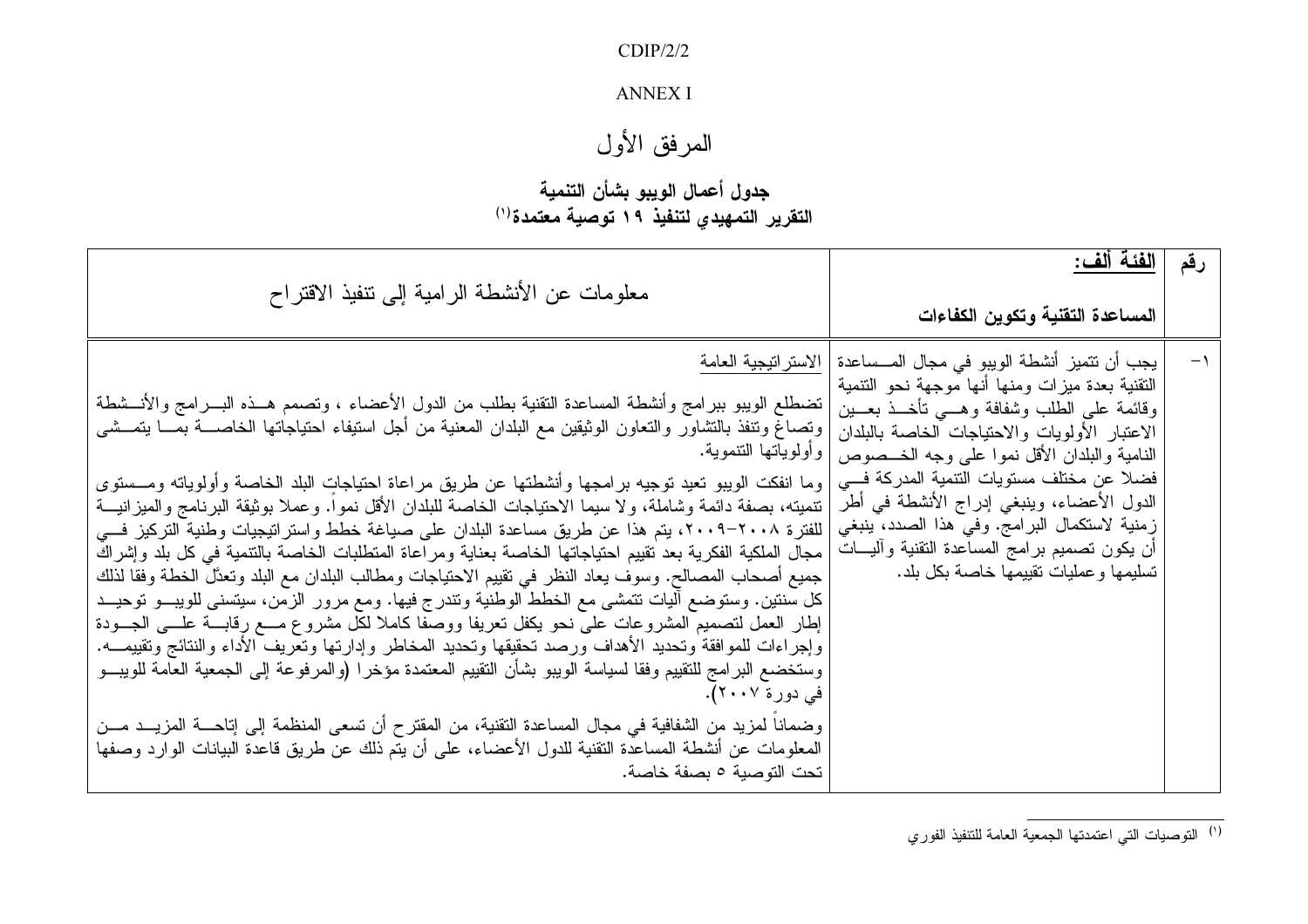# CDIP/2/2<br>Annex I, page 2

| معلومات عن الأنشطة الرامية إلى نتفيذ الاقتراح                                                                                                                                                                                                                                  | الفئة ألف:<br>المساعدة التقنية وتكوين الكفاءات | رقم |
|--------------------------------------------------------------------------------------------------------------------------------------------------------------------------------------------------------------------------------------------------------------------------------|------------------------------------------------|-----|
| مبادئ الترشيد<br>ضمانا لتطبيقِ المبادئ الواردة تحت هذه التوصية وتوصيات أخرى (مثل التوصيتين ١٣ و١٥) تطبيقـــاً مناســـباً<br>ورشيدا في أنشطة المنظمة، من المقترح ما يلي:                                                                                                        |                                                |     |
| ( أ )    إصدار  تعميم داخلي على جميع موظفي الويبو  وخبر ائها الاستشاريين يدعوهم إلى التز ام المبادئ<br>العامة الواردة في هذه التوصية وغيرها من التوصيات المشابهة؛                                                                                                              |                                                |     |
| وضمان إيلاء الاعتبار المناسب لإدراج تلك المبادئ في وثائق السياسة العامة المقبلة التي نرسم<br>(ب)<br>الاتجاه الأستراتيجي للمنظمة على الأجل المنوسط والبعيد (مثل وثيقة البرنــــامج والمبزانيــــة ووثـــائق المنظـــور<br>الاستراتيجي وما إلى ذلك)؛                             |                                                |     |
| (ج) ۗ وضمان أن يأخذ أي دليل جديد بشأن المساعدة النقنية يعد في المستقبل بالمبادئ الواردة في هذه<br>التو صية أيضا.                                                                                                                                                               |                                                |     |
| وستحرص الأمانة أيضا على إدراج المعلومات المنعلقة بجدول أعمال التنمية والمبادئ الأساسية الواردة فيها (بما<br>في ذلك المبادئ التي نشملها هذه التَّوصية) في منشورات ومواد إعلامية أخرى نصف عمل المنظمة (مثل الطبعة<br>المقبلة لمنشور الويبو رقم 1007A بشأن استعراض أعمال الويبو). |                                                |     |

[يلي ذلك المرفق الثاني]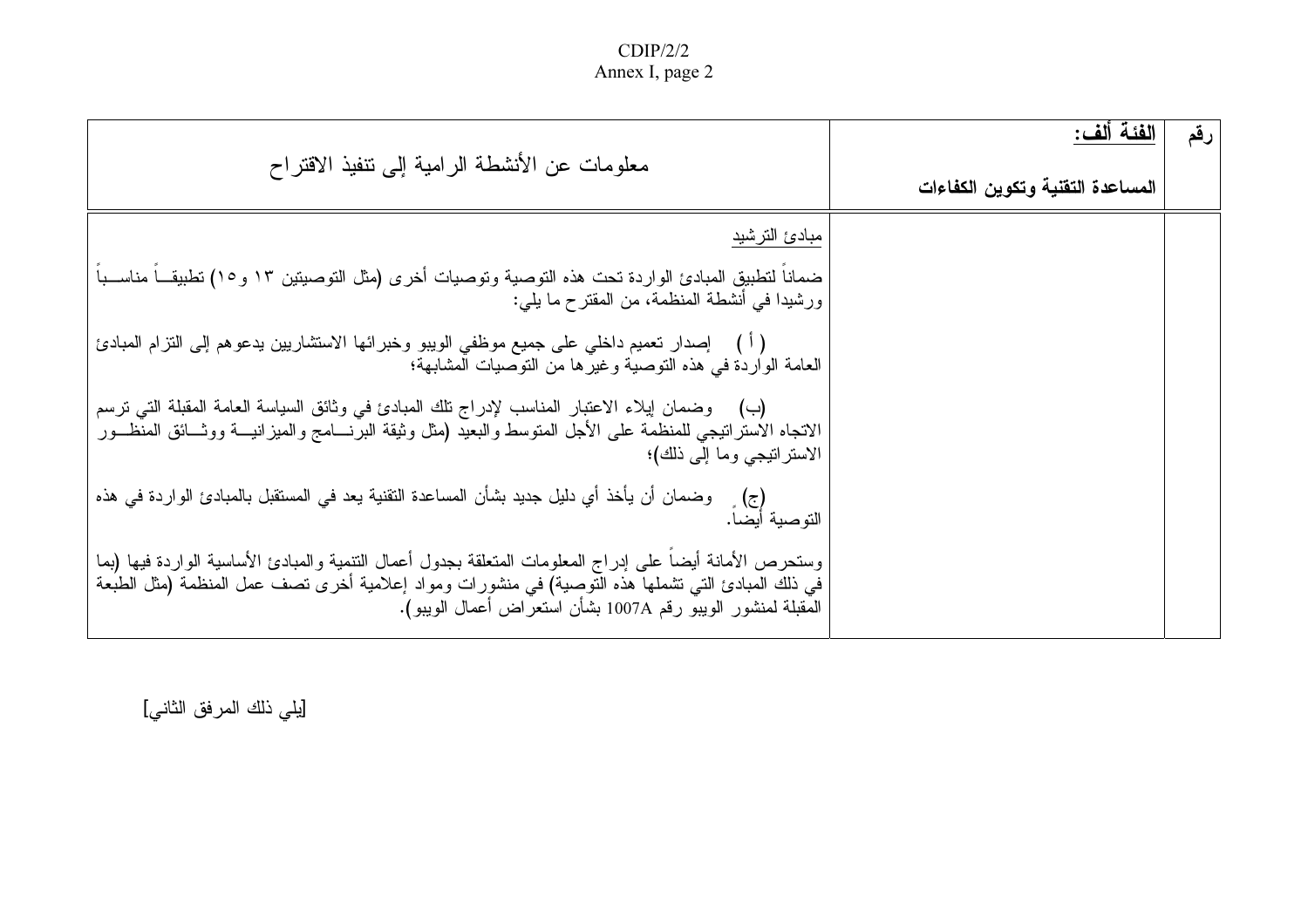#### $CDIP/2/2$

### **ANNEX II**

## المرفق الثاني

## وثيقة عمل أولية لتنفيذ التوصيات المعتمدة

| متطلبات إضافية من الموارد،<br>إن وجدت                                 |             | أنشطة مقترحة                                                                                                                                                                                                                                                                                                                                                                                                                                                                                                                                                                                                                                                                                                                                                                                                                                                                                                                                                                                                                                                                                                                                                                                                                                                                                                                                                                                                                                            | <u>الفئة ألف:</u>                                                                                                                                                                                                                                                                                                                | رقم     |
|-----------------------------------------------------------------------|-------------|---------------------------------------------------------------------------------------------------------------------------------------------------------------------------------------------------------------------------------------------------------------------------------------------------------------------------------------------------------------------------------------------------------------------------------------------------------------------------------------------------------------------------------------------------------------------------------------------------------------------------------------------------------------------------------------------------------------------------------------------------------------------------------------------------------------------------------------------------------------------------------------------------------------------------------------------------------------------------------------------------------------------------------------------------------------------------------------------------------------------------------------------------------------------------------------------------------------------------------------------------------------------------------------------------------------------------------------------------------------------------------------------------------------------------------------------------------|----------------------------------------------------------------------------------------------------------------------------------------------------------------------------------------------------------------------------------------------------------------------------------------------------------------------------------|---------|
| موارد مالية                                                           | موارد بشرية |                                                                                                                                                                                                                                                                                                                                                                                                                                                                                                                                                                                                                                                                                                                                                                                                                                                                                                                                                                                                                                                                                                                                                                                                                                                                                                                                                                                                                                                         | المساعدة التقنية<br>وتكوين الكفاءات                                                                                                                                                                                                                                                                                              |         |
| إيفاد بعثات إلى البلدان<br>والمنظمات المانحة<br>۰۰۰ ۵۰ فرنك<br>سويسري |             | قدمت بعض البلدان المنقدمة والنامية بالفعل نبرعات مالية للويبو من أجـــل نتظـــيم<br>برامج لصالح البلدان النامية والبلدان الأقل نموا. ونرحب الويبو بتقــديم المـــانحين<br>المزيد من النبر عات تحقيقا لهذا الغرض، بما في ذلك الصناديق الائتمانية أو غير ها<br>من صناديق التبرعات المخصصة تحديدا للبلدان الأقل نموا، وهي تعطي في الوقت<br>ذاته أولوية كبرى لتمويل أنشطة في أفريقيا من أجل تحـــسين مـــستوى المـــساعدة<br>المقدمة.<br> وكخطوة أولى نحو تنفيذ هذه التوصبية وبعد المناقشات في الدورة الأولـــي للجنـــة<br>المعنية بالتنمية والملكية الفكرية، سنعد الأمانة ورقة ترفعها إلى اللجنة في دورتهـــا<br>  الثانية لنزودها بمعلومات إضافية وتستطلع الخيارات المتاحـــة أمامهـــا. وستتقـــسم<br>بفضل الموارد من داخــــل   الورقة إلـي ثلاثة أجزاء. يستكمل الجزء الأول المعلومات المتاحة في وثيقة البرنامج<br>ومــــن خــــــارج المميزانيــــة  والمميزانية للفترة ٢٠٠٨-٢٠٠٩ ويحدّثها، وهـــذه المعلومــــات تتعلـــق بـــصناديق<br>للنهوض بعـــدة مجــــالات،   النبر عات وصناديق الأموال الائتمانية الموجودة ونتعلق كذلك بطريقة إدارة الأمانة<br>منهــــا الانتفــــاع القــــانونــى   للموارد من خار ج الميزانية. ويستعرض الـجز ء الثانــى من الورقة الجهود المبذولــــة<br>  لتتسيق عمل الويبو في هذه المجال وحشد المزيد من النبر عات عن طريق إجـــراء<br>مناقشات مع الجهات المانحة الثنائية والمتعددة الأطراف ومع المؤسسات الخيريــــة.<br>وسيتناول الجزء الثالث من الورقة مقترحات الأنشطة المقبلة الهادفة إلسي زيسادة<br>أموال النبر عات. | تقديم مساعدة إضافية للويبو<br>من خلال تبر عات المانحين<br>وإنشاء صناديق ائتمانية أو<br>صناديق أخرى للتبر عسات<br>داخل الويبو لفائدة البلـــدان<br>الأقل نمسوا علسى وجسه<br>الخصوص، مع الاستمرار<br>في إعطاء أوليسة كبـــري<br>لتمويل الأنشطة في أفريقيا<br>والتجـــاري والاقتـــصادي<br>بالملكية الفكرية في البلدان<br>المذكورة. | $-\tau$ |
| مؤتمر المانحين:<br>۱٤۰ ۱٤۰ فرنك<br>سويسري (تشمل                       |             | وستبحث الورقة أيضا مجال عمل مؤتمر المانحين وشكله، ومن الممكن تنظيمه في<br>فترة السنتين ٢٠٠٨–٢٠٠٩، وسيكون فرصة لإطلاع المانحين علـــي التوصـــيات<br>المعتمدة في إطار جدول أعمال الويبو بشأن التنمية. وستحلل الورقة أليات التشاور                                                                                                                                                                                                                                                                                                                                                                                                                                                                                                                                                                                                                                                                                                                                                                                                                                                                                                                                                                                                                                                                                                                                                                                                                        |                                                                                                                                                                                                                                                                                                                                  |         |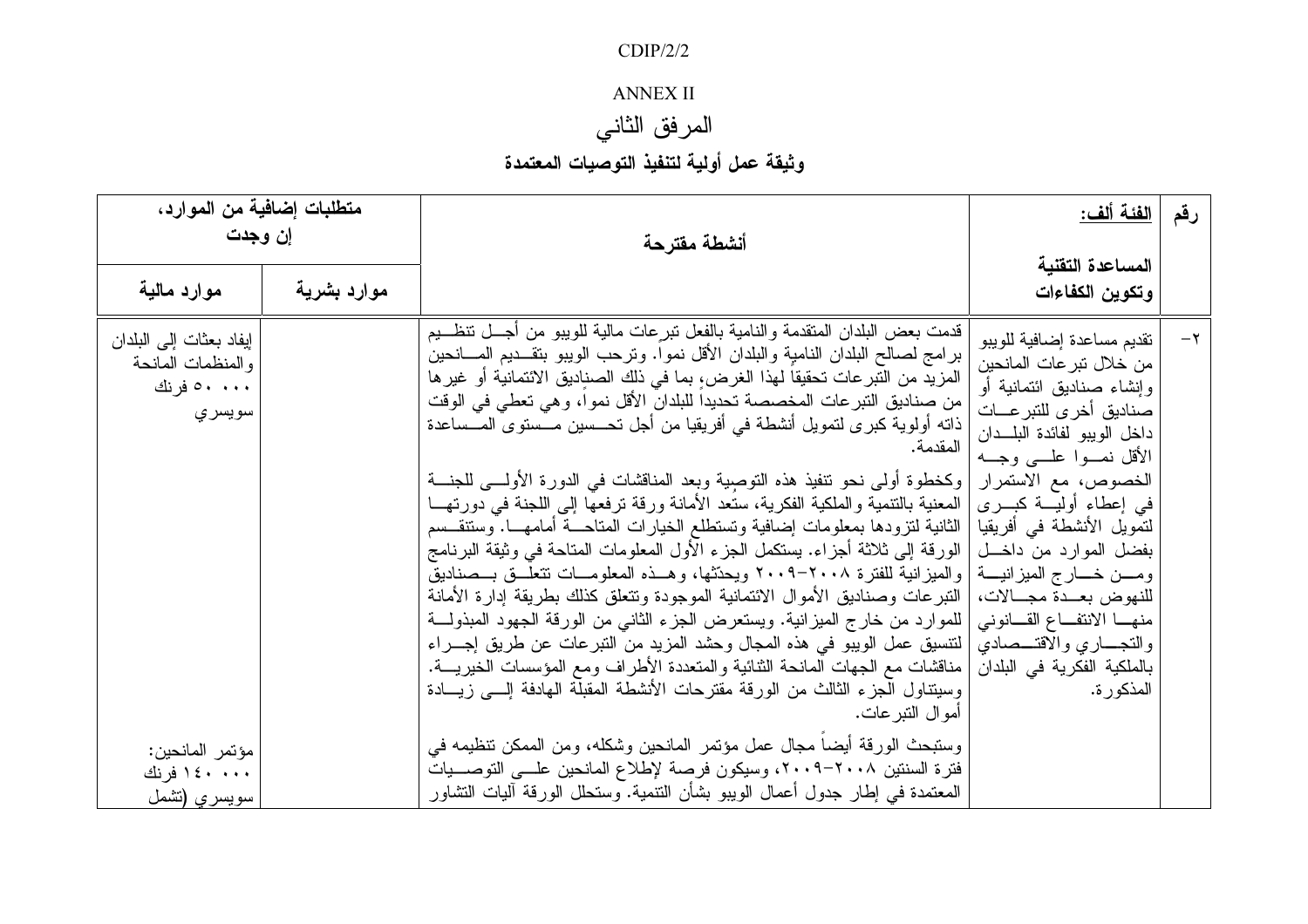### $CDIP/2/2$ Annex II, page 2

|                                                                                                             | متطلبات إضافية من الموارد،<br>إن وجدت                                                 | أنشطة مقترحة                                                                                                                                                                                                                                                                                                                                                                                                                                                                                                                                                                                                                                                                                                                                                       | ا <u>لفئة ألف:</u>                                                                                                                                                                                                                                                                                      | رقم      |
|-------------------------------------------------------------------------------------------------------------|---------------------------------------------------------------------------------------|--------------------------------------------------------------------------------------------------------------------------------------------------------------------------------------------------------------------------------------------------------------------------------------------------------------------------------------------------------------------------------------------------------------------------------------------------------------------------------------------------------------------------------------------------------------------------------------------------------------------------------------------------------------------------------------------------------------------------------------------------------------------|---------------------------------------------------------------------------------------------------------------------------------------------------------------------------------------------------------------------------------------------------------------------------------------------------------|----------|
| موارد مالية                                                                                                 | موارد بشرية                                                                           |                                                                                                                                                                                                                                                                                                                                                                                                                                                                                                                                                                                                                                                                                                                                                                    | المساعدة التقنية<br>وتكوين الكفاءات                                                                                                                                                                                                                                                                     |          |
| تمويل مشاركة عدد<br>من الممثلين عن<br>البلدان النامية (انظر<br>الو ثيقة<br>$\frac{1}{\text{[CDIP/2/INF/2}}$ |                                                                                       | القائمة مع الوكالات المانحة لمناقشة مسألة التمويل وصوغ البر امج والمشاريع على<br>المستوى الإقليمي ودون الإقليمي والوطني، والنظر في الطرائق الكفيلة بتحسين نلك<br>البرامج والمشاريع عند الاقتضاء. وستبحث الورقة إمكانية إرساء أليـــات رصــــد<br>لإدارة صناديق التبر عات مع الانتباه إلى ألا تمنع تلك الأليات والمبادئ في حد ذاتها<br>المانحين من تقديم تبر عاتهم.<br>ولن تِركز الورقة على إمكانية إنشاء صناديق تبرعات جديدة في الويبو فحسب، بلِ<br>أيضا على العمل مع المانحين والبلدان الشريكة والمنظمات الدولية والإقليمية فضلا<br>عن البنك الدولمي والمصارف الإقليمية لتتفيذ مشاريع خاصـــة للمـــساعدة التقنيـــة<br>وتكوين الكفاءات في البلدان الأعضاء بما يتمشى مع المبادئ المعتمدة فسي إطـــار<br>جدول أعمال الويبو بشأن التتمية.                           |                                                                                                                                                                                                                                                                                                         |          |
| ۳۰۰ . ۳۰۰ فرنك<br>سويسري (نفقات<br>مخصصة لمرة واحدة<br>فقط)<br>تكاليف عادية <sup>(*)</sup>                  | خبير ان استشاريان<br>لنتفيذ المشروع<br>مهنى واحد لصيانة<br>قاعدة البيانات<br>وتحديثها | من المقترح بدء العمل في مشروع لتصميم قاعدة بيانات موحدة مخصصة لأنشطة<br>المساعدة النقنية ومن ثم إعدادها وتحديثها بانتظام. وسيتيح موقع الويبو الإلكتروني<br>معلومات عامة عن هذه الأنشطة، بينما سترد معلومات مستفيضة عن أنشطة محددة<br>  بعد الحصول على التصريحات اللازمة. وستعتمد قاعــدة البيانــــات الـجديـــدة علــــي<br>معلومات عن أنشطة الويبو للتعاون الإنمائي المتوفرة حاليا علـــي موقـــع الويبـــو<br>development/en/pdf/wipo_eds_inf_1_rev.pdf). وستضم تلك المعلومات أســماء<br>المانحين والخبراء الاستشاربين ونكـــاليف المـــشروعات (بعـــد الـحــصول علــــي<br>التصريحات اللازمة). وسيحكم هذا المشروع مبدأ الشفافية ويا حبذا لو أن الجهات<br>المانحة والمستفيدة تسمح للوبيو بتوفير أكبر قدر مـــن المعلومـــات عـــن أنـــشطة<br>المساعدة التقنية. | علــــي الويبــــــو أن نتـــــشر<br>معلومات عامة حول كـــل<br>أنشطة المسساعدة التقنيسة<br>على موقعها الإلكترونسي<br>وعليها أن تقدم، بطلب من<br>الدول الأعضاء، تفاصـــيل<br>عن أنشطة محددة بموافقة<br>الدولسة العسضو (السدول<br>الأعـــضاء) أو الجهــــات<br>الأخـــر ى المــــستفيدة مــــن<br>النشاط. | $-\circ$ |

 $(\ast)$ تحسب بتكلفة قدر ها ١٧٨ ٠٠٠ فرنك سويسري في المتوسط كل سنة.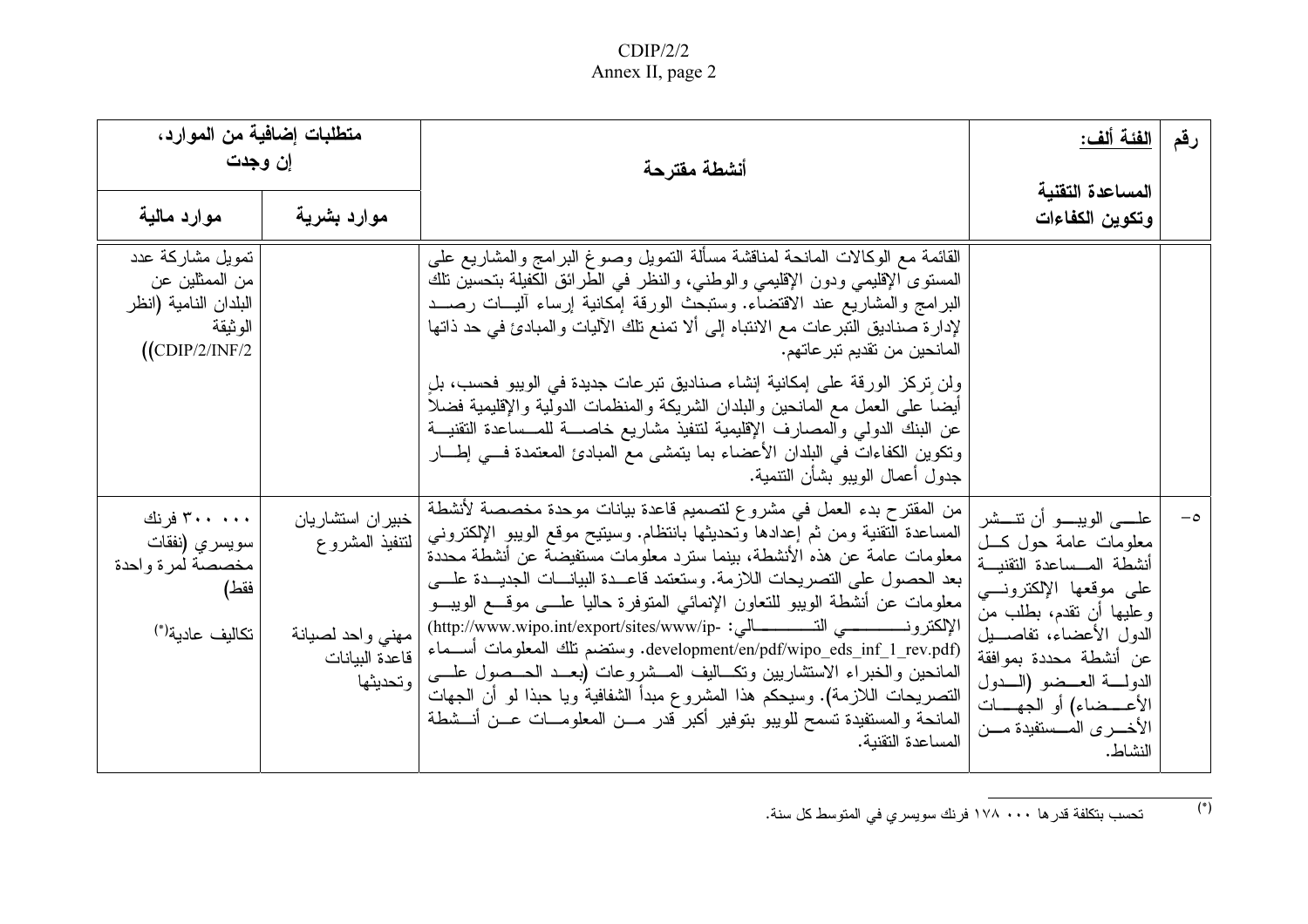# CDIP/2/2<br>Annex II, page 3

| اِن وجدت                                                                                                                                                  | متطلبات إضافية من الموارد،                                                                                            | أنشطة مقترحة                                                                                                                                                                                                                                                                                                                                                                                                                                                                                                                                                                                                                                                                                                                                                                                                                                                                                                                                                                                                                                                                                                                                                                                                                                                                                                                                                                                                                                                                                                                                                                                                                                                                                                                                                                                              | <u>الفئة ألف:</u>                                                                                                                                                                                                                                                                                                                            | رقم        |
|-----------------------------------------------------------------------------------------------------------------------------------------------------------|-----------------------------------------------------------------------------------------------------------------------|-----------------------------------------------------------------------------------------------------------------------------------------------------------------------------------------------------------------------------------------------------------------------------------------------------------------------------------------------------------------------------------------------------------------------------------------------------------------------------------------------------------------------------------------------------------------------------------------------------------------------------------------------------------------------------------------------------------------------------------------------------------------------------------------------------------------------------------------------------------------------------------------------------------------------------------------------------------------------------------------------------------------------------------------------------------------------------------------------------------------------------------------------------------------------------------------------------------------------------------------------------------------------------------------------------------------------------------------------------------------------------------------------------------------------------------------------------------------------------------------------------------------------------------------------------------------------------------------------------------------------------------------------------------------------------------------------------------------------------------------------------------------------------------------------------------|----------------------------------------------------------------------------------------------------------------------------------------------------------------------------------------------------------------------------------------------------------------------------------------------------------------------------------------------|------------|
| موارد مالية                                                                                                                                               | موارد بشرية                                                                                                           |                                                                                                                                                                                                                                                                                                                                                                                                                                                                                                                                                                                                                                                                                                                                                                                                                                                                                                                                                                                                                                                                                                                                                                                                                                                                                                                                                                                                                                                                                                                                                                                                                                                                                                                                                                                                           | المساعدة التقنية<br>وتكوين الكفاءات                                                                                                                                                                                                                                                                                                          |            |
| ۰۰۰ ، ٤ فرنك<br>سويسري<br>ميز انية سفر  لإعداد<br>الو ثيقة<br>۰۰۰ ۵۰ فرنك<br>سويسري<br>(انظر الوثيقة<br>$\left(\frac{\text{CDIP}}{2}/\text{INF}/3\right)$ | خدمات إعلامية عن<br>البراءات وعن<br>الإحصاءات المتعلقة<br>بالملكية الفكرية<br>  خبير استشاري واحد<br>  لإعداد الوثيقة | إعداد دراسة لتنفيذ هذه التوصية<br>تقدم الويبو حاليا معلومات عن البراءات عن طريق نظام ركن البــــراءات، وهــــو<br>قاعدة بيانات تسمح بإجراء بحث كامل عن الطلبات الدولية للبراءات، وتقدم الويبو<br>كذلك هذه المعلومات عن طريق خدمات الويبو الإعلامية عن البـــراءات للبلـــدان<br>النامية والبلدان الأقل نموا. وللتعرف على مختلف الخيارات المتاحة لتتفيــذ تلــك<br>التوصية، من المقترح الشروع في دراسة الهدف منها تحديد قواعد البيانات المفيدة<br>وغير ذلك من الموارد ومراعاة حقوق الملكية المتصلة بقواعد البيانات المتخصصة<br>  واقتراح خيارات لمنح التراخيص أو السماح بأي شكل أخر بنفاذ مكاتــب الملكيـــة<br>الفكرية و/أو عامة الناس إلى قواعد البيانات هذه لا سيما في البلدان النامية.<br>  وثمة مسائل أخرى في هذه الدراسة نشمل إمكانية استحداث عقود نموذجيـــة لنفـــاذ<br>مكاتب الملكية الفكرية إلى قواعد بيانات البراءات واستخدام طرائق كفيلة بتوســيع<br>نطاق النفاذ إلى قواعد بيانات الويبو (بما في ذلك عن طريق ضم قواعد البيانـــات<br>هذه إلى بوابات الإنترنت الشعبية) وتنظيم منتدى يجمع أصحاب قواعــد البيانـــات<br>وتحسين نظام ركن البراءات لكي يتسع لمزيد من المعلومات عن طلبسات مِعاهــدة<br>النعاون بشأن البراءات في المرحلة الوطنية. وستشمل الدراسة أيضا نقييما لتـــأثر<br>الإمكانيات البشرية والموارد المالية بمختلف خيارات نفاذ مكاتب الملكية الفكرية إلى<br>قواعد بيانات البراءات على العامة والخاصة. وستعد الأمانة مواصـــفات الدراســـة<br>للدورة المقررة في يوليه/تموز ٢٠٠٨.<br>استر انيجيات تحسين النفاذ إلى قواعد بيانات البر اءات واستخدامها<br>من المقترح أيضا تحسين النهج القائم وإقامة نهج جديدة لتعميم معلومـــات الملكيـــة<br>الفكرية لا سيما المعلومات والوثائق المنعلقة بالبراءات لصالح قطـــاع الابتكـــارات<br>ومؤسسات البحــث والنطــوير والمؤســسات الأكاديميـــة والـــشركات الـــصغيرة<br>والمتوسطة. ومن بعض الاسترايتجيات الرئيسية المرعية في هذا الصدد ما يلي: | مطالبسة الويبسو بوضسع<br>اتفاقات مع معاهد البحـــث<br>والشركات الخاصة بهدف<br>مساعدة المكاتب الوطنية<br>في البلدان النامية ولا سيما<br>البلدان الأقل نموا، فــضلا<br>عن منظماتهـــا الإقليميـــة<br>ودون الإقليميــــة المعنيــــة<br>بالملكية الفكرية، على النفاذ<br>إلىسى قواعسد بيانسات<br>متخصــــصة لأغـــــر اض<br>البحث في البر اءات. | $-\lambda$ |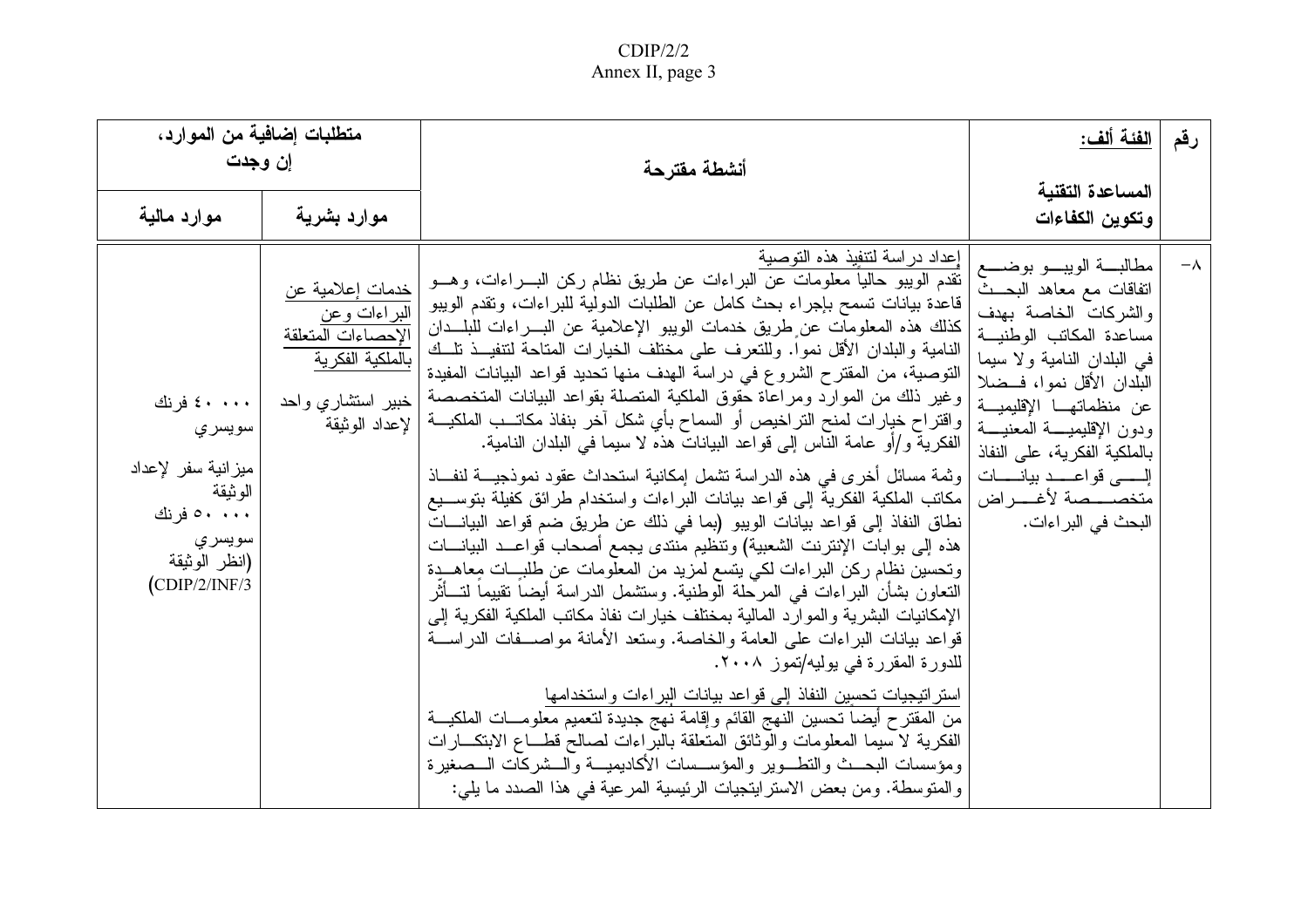### $CDIP/2/2$ Annex II, page 4

| إن وجدت                                                                                      | متطلبات إضافية من الموارد،                                                    | أنشطة مقترحة                                                                                                                                                                                                                                                                                                                                                                                                                                                                                                                                                                                                                                                                                                                                                                                                                                                                                                                                                                                                                                                                                                                                                                                                                                                                                                                                                                                                                                                                 | الفئة <u>آلف:</u>                   | رقم |
|----------------------------------------------------------------------------------------------|-------------------------------------------------------------------------------|------------------------------------------------------------------------------------------------------------------------------------------------------------------------------------------------------------------------------------------------------------------------------------------------------------------------------------------------------------------------------------------------------------------------------------------------------------------------------------------------------------------------------------------------------------------------------------------------------------------------------------------------------------------------------------------------------------------------------------------------------------------------------------------------------------------------------------------------------------------------------------------------------------------------------------------------------------------------------------------------------------------------------------------------------------------------------------------------------------------------------------------------------------------------------------------------------------------------------------------------------------------------------------------------------------------------------------------------------------------------------------------------------------------------------------------------------------------------------|-------------------------------------|-----|
| موارد مالية                                                                                  | موارد بشرية                                                                   |                                                                                                                                                                                                                                                                                                                                                                                                                                                                                                                                                                                                                                                                                                                                                                                                                                                                                                                                                                                                                                                                                                                                                                                                                                                                                                                                                                                                                                                                              | المساعدة التقنية<br>وتكوين الكفاءات |     |
| تكاليف عادية<br>تكاليف عادية''*'<br>۱۰۰۰ ۱۵۰ فرنك<br>سويسري<br>أنشطة: ٧٠٠ ٧٠٠<br>فرنك سويسري | قطاع المساعدة التقنية<br><u>وتكوين الكفاءات</u><br>  موظف من الفئة<br>المهنية | ( أ )     اتخاذ مبادر ات رياديـــة لتحــسين حــصول مؤســسات البحــث<br>والمجموعات الصناعية على المعلومات المتعلقة بالبراءات وتقاسمها وعلسى غيسر<br>ذلك من المعلومات النجارية والنقنية في مجال الملكية الفكرية. فعلى سبيل المثـــال،<br>يسير  هذا المشروع في بلدان مختارة من المنظمة الأفريقية للملكية الفكريــــة ومــــن<br>الممكن إدخاله إلى مناطق أخر ي؛<br>(ب)       دراسة إمكانية إطلاق مشروع رائد (مشاريع رائـــدة) فــــى البلـــد   وموظف من فئة<br>المختار (البلدان المختار ة) من أجل دعم إنشاء مراكز إعلامية في مجـــال الملكيــــة   الخدمات العامة<br>الفكرية في مؤسسات البلد العلمية والبحثية من أجل تحسين حماية نتائج أبحاث ذاك   وخبير استثناري<br>البلد والاستفادة من عائداتها التجارية.<br>(ج)     التشجيع على إنشاء قواعد بيانات دون إقليمية أو إقليمية أو أقاليمية<br>للبحث في المعلومات المتعلقة بالملكية الفكرية. ومن شأن ذلـــك أن بيــــسِّر عمليــــة<br>البحث والفحص في إجراءات منح حقوق الملكيـــة الفكريـــة وأن يُحـــسِّن تكـــوين<br>الكفاءات الإقليمية ودون الإقليمية والوطنية.<br>تقديم ما يلزم من تدريب متخصص عن طريق ورشــــاتٍ عمــــل<br>$\left( \begin{array}{c} 2 \end{array} \right)$<br>إقليمية ودون إقليمية ووطنية حول استخدام البلدان النامية والبلدان الأقل نموا لقواعد<br>بيانات البراءات وحول استراتيجيات البحث فيها.<br>وضع أليات مخصصة للبلدان الأقل نموا لنقاسم النفاذ إلىي قواعــد<br>(A)<br>البيانات ونتائج البحث فيها.<br>نقديم خدمات استشارية وإنشاء مراكز إعلامية للملكية الفكرية لا سيما في البلـــدان<br>الأقل نمو ا. |                                     |     |

 $(*)$ تحسب بتكلفة قدر ها ١١٠ ٦ ٦ أفرنك سويسري في المتوسط كل سنة.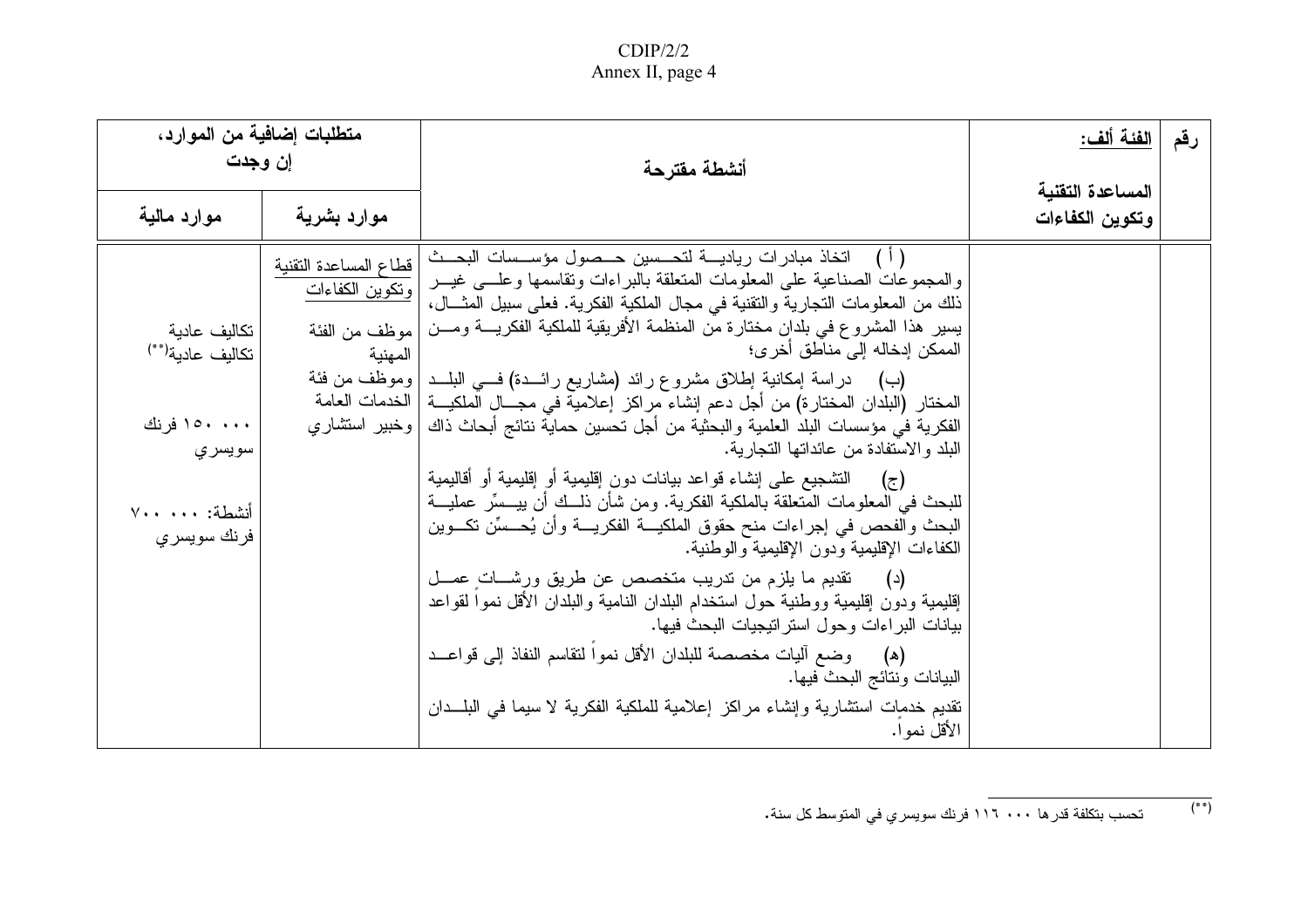# CDIP/2/2<br>Annex II, page 5

| متطلبات إضافية من الموارد،<br>إن وجدت                            |                          | أنشطة مقترحة                                                                                                                                                                                                                                                                                                                                                                                                                                                                                                                                                                                                                                              | <u>الفئة ألف:</u>                                                                                                                                                                                                                                                                                                                                                                                                                                   | رقم   |
|------------------------------------------------------------------|--------------------------|-----------------------------------------------------------------------------------------------------------------------------------------------------------------------------------------------------------------------------------------------------------------------------------------------------------------------------------------------------------------------------------------------------------------------------------------------------------------------------------------------------------------------------------------------------------------------------------------------------------------------------------------------------------|-----------------------------------------------------------------------------------------------------------------------------------------------------------------------------------------------------------------------------------------------------------------------------------------------------------------------------------------------------------------------------------------------------------------------------------------------------|-------|
| موارد مالية                                                      | موارد بشرية              |                                                                                                                                                                                                                                                                                                                                                                                                                                                                                                                                                                                                                                                           | المساعدة التقنية<br>وتكوين الكفاءات                                                                                                                                                                                                                                                                                                                                                                                                                 |       |
| ۱۹۰ ۱۹۰ فرنك<br>سويسري (نفقات لمرة<br>واحدة فقط)<br>تكاليف عادية | موظف من الفئة<br>المهنية | من المقترح إنشاء أدوات تشخيص فاعلة لتقييم الاحتياجات التتموية للبلدان في مجال   منسق/خبيرٍ استشار ي<br>الملكية الفكرية بما يتمشى مع اقتراحات جدول ِالأعمال بشأن التتمية، ولوضع أليات   (١٢ شهرا)<br>  للتنسيق وننبادل المعلومات. ومن المقترح أيضـًا إعداد أليِّات نعاونية لـجمع المعلومات<br>بصفة منتظمة عن المانحين والشركاء المنتظرين فضلا عـــن أمـــوالـهم وخبــــرتـهم<br>المتاحة للويبو من أجل تلبية تلك الاحتياجات الخاصة. وستشمل هذه الآليات أيـــضا<br>  إنشاء نظام لرصد النقدم المحرز ونقييمه.                                                                                                                                                  | مطالبة الويبو بإنشاء قاعدة<br>بيانات بالنتسيق مع السدول<br>الأعضاء لتلبية احتياجسات<br>النتمية المحددة في مجـــال<br>حقسوق الملكيسة الفكريسة<br>بالموارد المتاحة مما يوسع<br>من نطاق برامجها المتعلقة<br>بالمساعدة التقنية والر اميسة<br>إلى ردم الهوة الرقمية.                                                                                                                                                                                     | $-9$  |
|                                                                  |                          | حرصا من الويبو على استمرار دعمها للكفاءات المؤسسية الوطنيـــة فـــى مجـــال<br>] الملكية الفكرية فإنها ستركز  على تحسين الفعالية عن طريق بر امج التدريب الخاص<br>في الإدارة المؤسسية، و تبسيط الإجراءاتِ الإدارية والأدوات العمَّلية في منظمـــات<br>مجــــال الملكيــــة الفكريــــة   الملكية الصناعية والإدار ة الجماعية فضلا عن أتمتة مكاتب الملكية الفكريــــة عـــن<br> طريق استعمال برنامج الويبو الحاسوبي المتعلق بإدارة حق المؤلــف (أفريكـــوس)<br>] ونظام أتمتة الملكية الصناعية (إيباس) المخصص لإدارة الملكية الصناعية. وسوف<br>تركز أنشطة الويبو في المستقبل تركيزًا كبيرًا على الحاجة إلى وضع مصالح عامة<br>الناس في الحسبان في هذا المجال. | مساعدة الدول الأعــضاء<br>علـــــــــــ تطـــــــو بر کفاءاتھــــا<br>المؤســـسية الوطنيـــة فــــى<br>وتحسينها من خلال المضي<br>في تطوير البني التحتيـــة<br>وغيرها من المرافق بهدف<br>جعل مؤســـسات الملكيـــة<br>الفكريسة أكثسر فعاليسة<br>والنهوض بتوازن عسادل<br>بين حماية الملكية الفكر يــــة<br>والمصلحة العامة. وينبغي<br>أن نتسحب هذه المــساعدة<br>التقنية أيضا على المنظمات<br>الإقليميسة ودون الإقليميسة<br>المعنبة بالملكبة الفكر بة. | $-1.$ |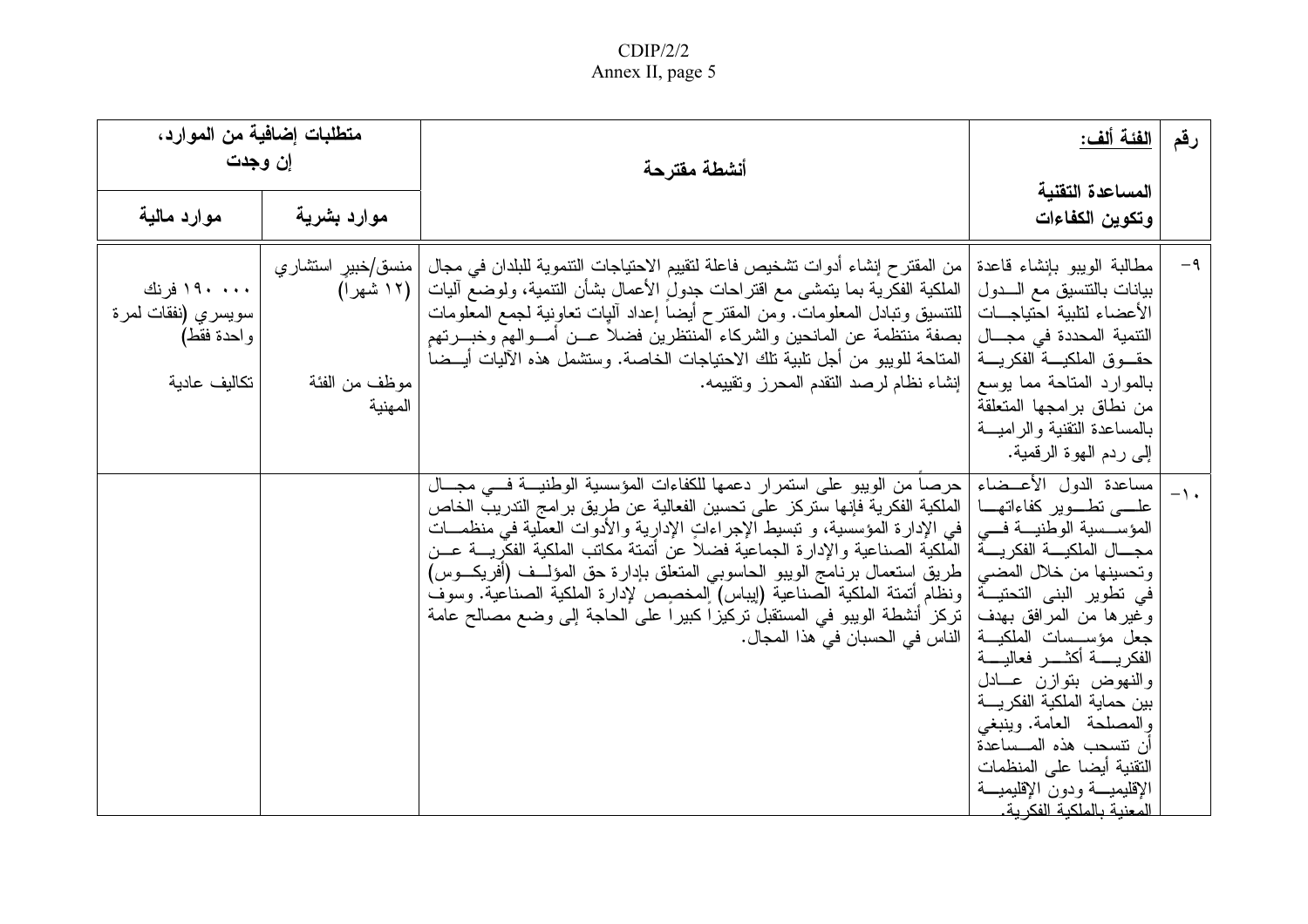# CDIP/2/2<br>Annex II, page 6

| متطلبات إضافية من الموارد،<br>إن وجدت                           |                                                                     | أنشطة مقترحة                                                                                                                                                                                                                                                                                                                                                                                                                                                                                                                                                                                               | <u>الفئة ألف:</u>                   | رقم |
|-----------------------------------------------------------------|---------------------------------------------------------------------|------------------------------------------------------------------------------------------------------------------------------------------------------------------------------------------------------------------------------------------------------------------------------------------------------------------------------------------------------------------------------------------------------------------------------------------------------------------------------------------------------------------------------------------------------------------------------------------------------------|-------------------------------------|-----|
| موارد مالية                                                     | موارد بشرية                                                         |                                                                                                                                                                                                                                                                                                                                                                                                                                                                                                                                                                                                            | المساعدة التقنية<br>وتكوين الكفاءات |     |
| تكاليف عادية<br>تكاليف عادية<br>أنشطة<br>۸۰۰ ۸۰۰ فرنك<br>سويسري | ٣ موظفين من الفئة                                                   | وستستمر الويبو أيضا في تقديم التدريب المتخصص لموظفي مكاتب الملكية الفكرية   أكاديمية الويبو<br>من أجل تحسين قدرتهم على أداء المهام الموكلة إليهم من خلال بــــر امج التــــدريب<br>المتوسط والمتقدم في أكاديمية الويبو. وتشمل دورات التدريب المخصصة لفاحصبي   المهنية<br>البراءات والعلامات التجارية تحديدا جلسات التدريب التطبيقي في مكاتب الملكيـــة   وموظفان من فئة<br>الفكرية الوطنية والإقليمية من أجل تحسين نوعية فحـــص البــــراءات والعلامــــات.   الخدمات العامة<br>وستثابر الويبو على تشجيع التدريس والتدريب في مجـــال الملكيـــة الفكريــــة فــــي<br>الجامعات وغيرها من المؤسسات المعنية. |                                     |     |
| تكاليف عادية<br>تكاليف عادية                                    | ٣ موظفين من الفئة<br>المهنية<br>و ٣ موظفين من فئة<br>الخدمات العامة | وبالإضافة إلى ذلك، ستواظب الويبو على نقديم دعم ثابت للمكاتب الوطنية للملكية   قطاع المساعدة التقنية<br>الفكرية فضلا عن منظمات الملكية الفكرية الإقليمية ودون الإقليمية لتزويد المنتفعين   ونكوين الكفاءات<br>بخدمات ذات قيمة مضافة، ومنها الخدمات الفعالة في مجال منح حقــوق الملكيـــة<br>الفكرية واستحداث أصول الملكية الفكرية واستغلالها تجاريا والمعلومات المتــصلة<br>بالملكية الفكرية وشبكات المعلومات والخسدمات الاستسشارية وبسرامج التوعيسة<br>والندريب مما يعزز الأواصر مع المنتفعين ومحفل المهنيين.                                                                                              |                                     |     |
| ۱۰۰۰ ۱۵۰ فرنك<br>سويسري<br>أنشطة<br>۰۰۰ ۱۰۰ ۱ فرنك<br>سويسري    | وخبير استشاري                                                       |                                                                                                                                                                                                                                                                                                                                                                                                                                                                                                                                                                                                            |                                     |     |